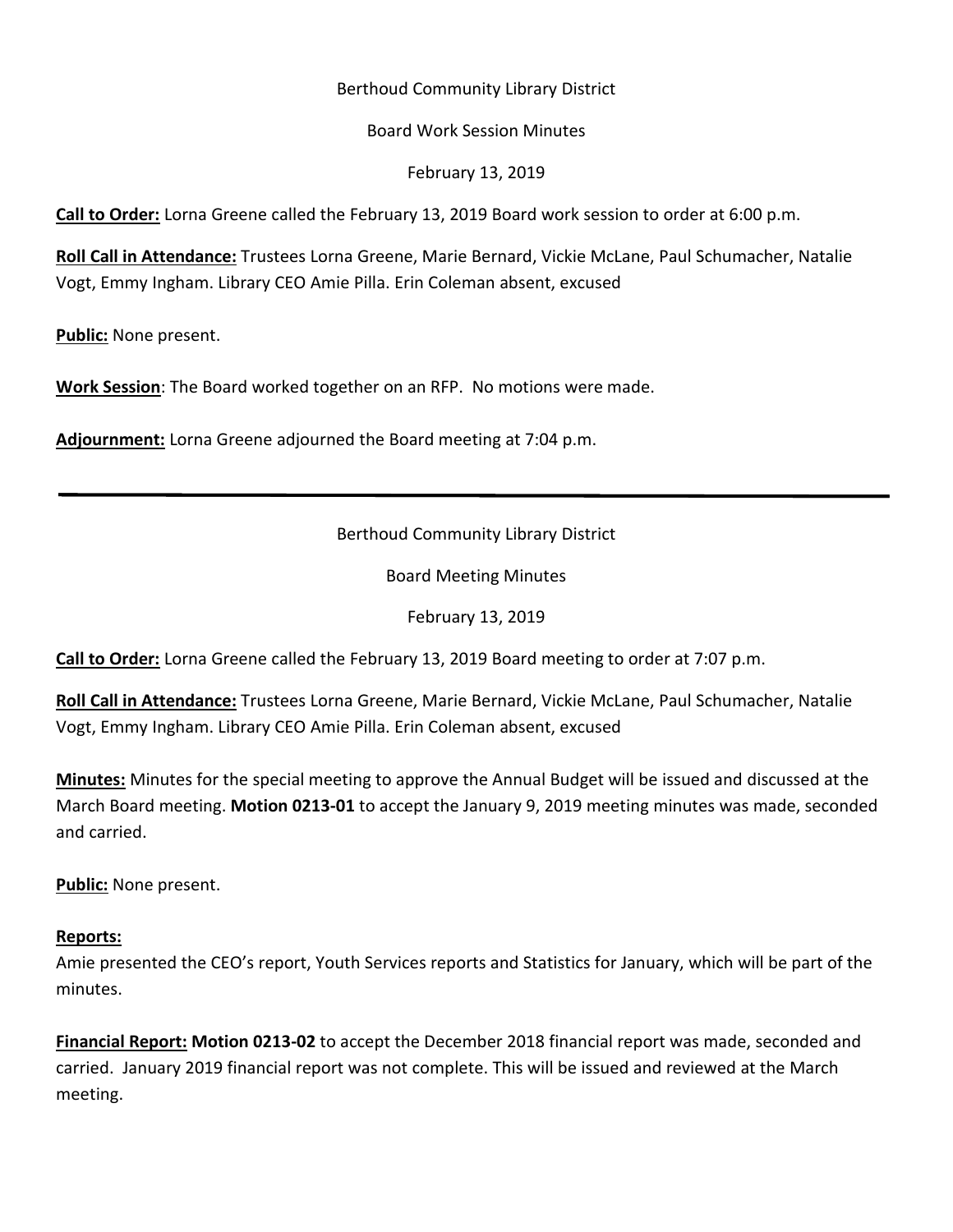**Acceptance of Expenditures**: **Motion 0213-03** to accept the December 2018 expenditures as made, seconded, and carried. January 2019 expenditures were not complete. This will be issued and reviewed at the March meeting.

# **Strategic Plan:**

Strategic plan during spring (March, April, May) will have a Technology Literacy focus. "Tech Time" will be offered by new employee, Paul Ingersoll, to provide advanced tech training.

The first Ben Franklin Circle, which started in January, was well received. The second discussion will cover the "Virtue of Silence".

# **Old Business:**

Policy Review schedule for 2019 will look at the following: Privacy Policy, Public Participation, Public Posting and Distribution of Free Materials, Public Records Request, and Record Retention. Lorna Greene and Natalie Vogt will address Public Participation and Public Posting and Distribution of Free Materials. Paul Schumacher and Vickie McLane will address the Privacy Policy.

Lorna G. would like Board members to bring two new goals for 2019 to the March meeting. The Board will review 2018 goals, assess progress, and move forward with generating new goals for the Board.

Amie P. updated the Board that the State level bill requiring all library districts to vote on Board of Trustees members did not pass. Another bill was introduced on the State level that would allow parents to sue libraries for child "exposure" to obscene material. This bill also did not pass.

The RFP was reviewed at the February work session. The Board was able to get through the bulk of the RFP but another work session was requested to finish revising the proposal. **Motion 0213-04** to hold a work session at 6:30pm prior to the scheduled Board meeting on March 13, 2019 to finalize details was made, seconded and carried.

# General Housekeeping

Amie presented a short video from the Colorado State Library on Governing Board Tasks and Responsibilities.

The Boosters asked Amie P. to host ticket sales for the Taste of Berthoud Fundraising event. This will raise funds for the high school after prom event. Amie P. and Board agreed that tickets could be sold at the library but only checks will be accepted.

# **New Business:**

Amie P. and Diane Lapierre will attend Library Lobby Day (March 13, 2019) in Denver this year. The annual National Library Lobby Day held in Washington D.C. has been canceled but Amie P. may attend another advocacy session later in the year.